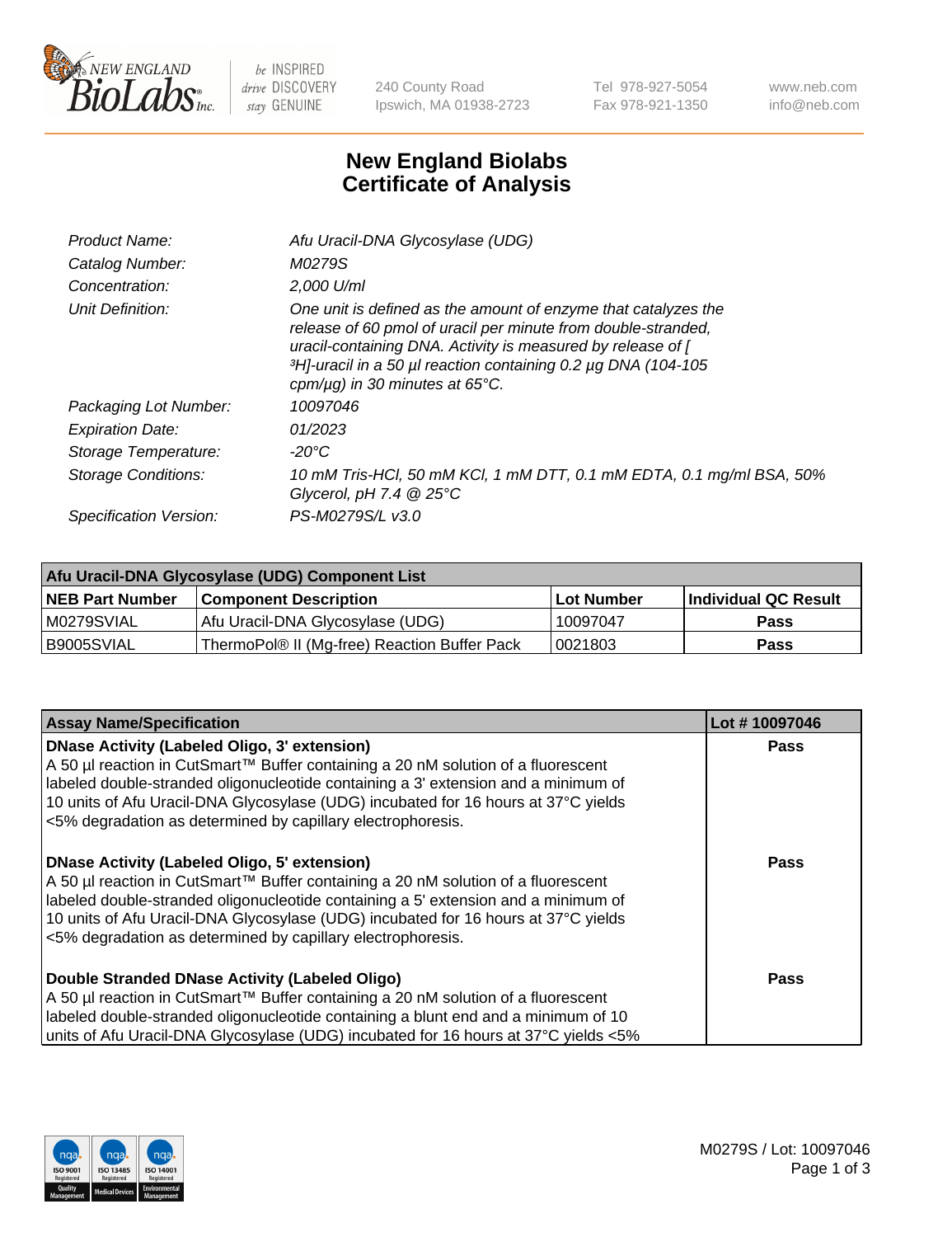

be INSPIRED drive DISCOVERY stay GENUINE

240 County Road Ipswich, MA 01938-2723 Tel 978-927-5054 Fax 978-921-1350

www.neb.com info@neb.com

| <b>Assay Name/Specification</b>                                                                                                                                                                                                                                                                                                                                                                                         | Lot #10097046 |
|-------------------------------------------------------------------------------------------------------------------------------------------------------------------------------------------------------------------------------------------------------------------------------------------------------------------------------------------------------------------------------------------------------------------------|---------------|
| degradation as determined by capillary electrophoresis.                                                                                                                                                                                                                                                                                                                                                                 |               |
| <b>Endonuclease Activity (Nicking)</b><br>A 50 ul reaction in ThermoPol Reaction Buffer containing 1 ug of supercoiled PhiX174<br>DNA and a minimum of 4 units of Afu Uracil-DNA Glycosylase (UDG) incubated for 4<br>hours at 65°C results in <20% conversion to the nicked form as determined by agarose<br>gel electrophoresis.                                                                                      | Pass          |
| <b>Exonuclease Activity (Radioactivity Release)</b><br>A 50 µl reaction in ThermoPol Reaction Buffer containing 1 µg of a mixture of single<br>and double-stranded [3H] E. coli DNA and a minimum of 50 units of Afu Uracil-DNA<br>Glycosylase (UDG) incubated for 4 hours at 65°C releases <0.1% of the total<br>radioactivity.                                                                                        | Pass          |
| <b>Non-Specific DNase Activity (16 Hour)</b><br>A 50 ul reaction in ThermoPol Reaction Buffer containing 1 ug of Lambda DNA and a<br>minimum of 50 units of Afu Uracil-DNA Glycosylase (UDG) incubated for 16 hours at<br>65°C results in a DNA pattern free of detectable nuclease degradation as determined<br>by agarose gel electrophoresis.                                                                        | Pass          |
| <b>Protein Concentration (A280/NanoDrop)</b><br>The concentration of Afu Uracil-DNA Glycosylase (UDG) is 0.027 mg/ml +/- 10% as<br>determined by UV absorption at 280 nm. Protein concentration is determined by the<br>Pace method using the extinction coefficient of 16,110 and molecular weight of<br>22,720 daltons for Afu Uracil-DNA Glycosylase (UDG) (Pace, C.N. et al. (1995)<br>Protein Sci., 4, 2411-2423). | Pass          |
| <b>Protein Purity Assay (SDS-PAGE)</b><br>Afu Uracil-DNA Glycosylase (UDG) is ≥ 95% pure as determined by SDS-PAGE analysis<br>using Coomassie Blue detection.                                                                                                                                                                                                                                                          | <b>Pass</b>   |
| <b>RNase Activity (Extended Digestion)</b><br>A 10 µl reaction in NEBuffer 4 containing 40 ng of a 300 base single stranded RNA<br>and a minimum of 2 units of Afu Uracil-DNA Glycosylase (UDG) is incubated at 37°C.<br>After incubation for 16 hours, >90% of the substrate RNA remains intact as<br>determined by gel electrophoresis using polyacrylamide gel electrophoresis<br>detection.                         | Pass          |
| <b>Single Stranded DNase Activity (FAM-Labeled Oligo)</b><br>A 50 µl reaction in CutSmart™ Buffer containing a 20 nM solution of a fluorescent<br>internal labeled oligonucleotide and a minimum of 10 units of Afu Uracil-DNA<br>Glycosylase (UDG) incubated for 16 hours at 37°C yields <5% degradation as<br>determined by capillary electrophoresis.                                                                | Pass          |